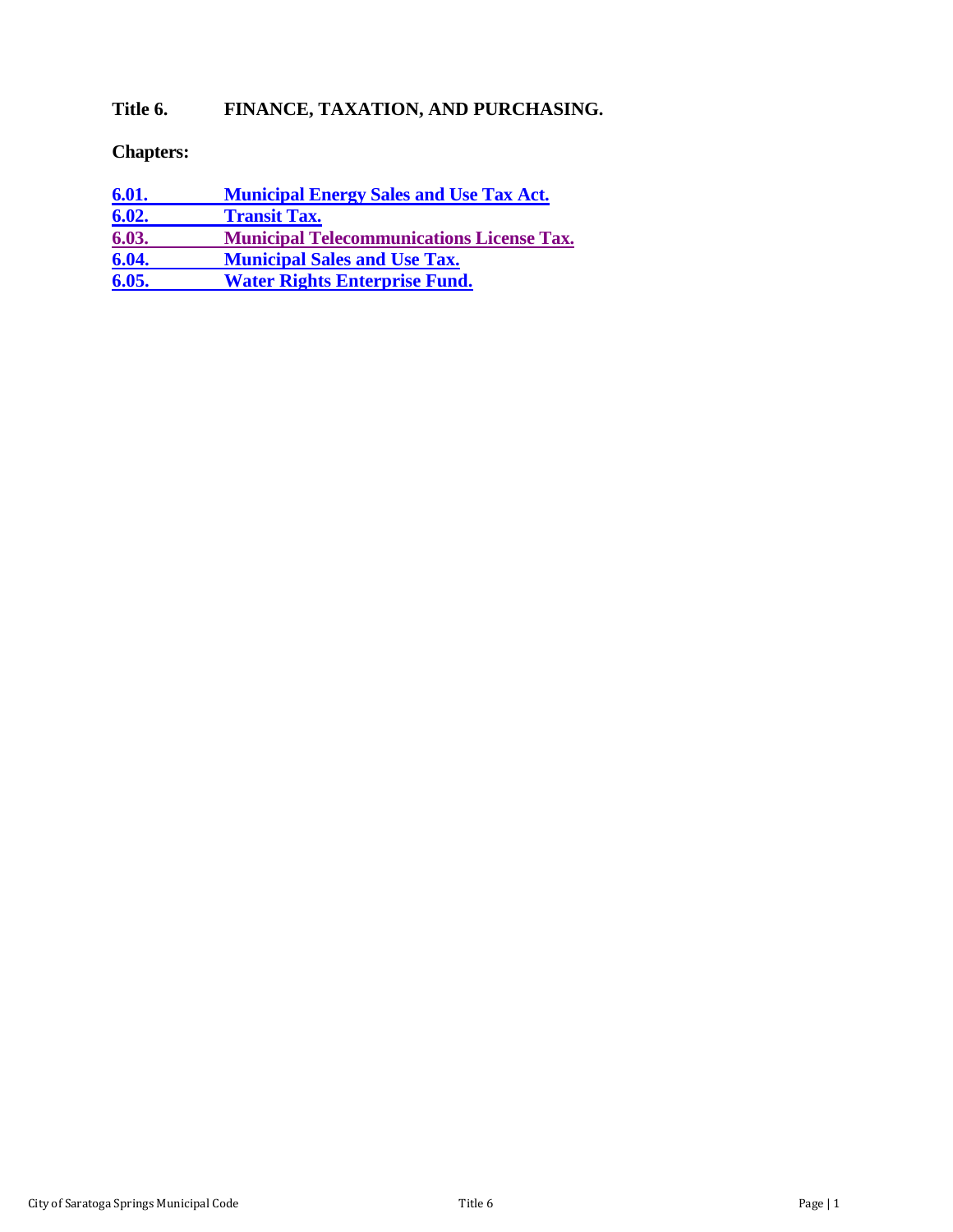### <span id="page-1-0"></span>**Chapter 6.01. Municipal Energy Sales and Use Tax Act.**

**Sections:**

| 6.01.01. | <b>Purpose.</b>                                                                  |
|----------|----------------------------------------------------------------------------------|
| 6.01.02. | <b>Definitions</b>                                                               |
| 6.01.03. | <b>Municipal Energy Sales and Use Tax.</b>                                       |
| 6.01.04. | <b>Exemptions from the Municipal Energy Sales and Use Tax.</b>                   |
| 6.01.05. | <b>Tax Collection Contract with State Tax Commission.</b>                        |
| 6.01.06. | <b>Incorporation of Utah Code Title 59, Chapter 12, Part 1, Including Future</b> |
|          | <b>Amendments Thereto.</b>                                                       |
| 6.01.07. | No Additional License to Collect the Municipal Energy Sales and Use Tax          |
|          | <b>Required Reporting Requirements.</b>                                          |
| 6.01.08. | <b>Report to City on Delivered Value of Taxable Energy and Tax Due—Direct</b>    |
|          | <b>Payment of Tax.</b>                                                           |
| 6.01.09. | <b>Attorney Fees and Costs of Collection.</b>                                    |
|          |                                                                                  |

#### <span id="page-1-1"></span>**6.01.01. Purpose.**

It is the intent of the City of Saratoga Springs to adopt the Municipal Energy Sales and Use Tax, pursuant to, and in conformance with the Municipal Energy Sales and Use Tax Act, Utah Code §§ 10-1-301 to -310.

(Ord. 11-9; Ord. 01-0628-01)

#### <span id="page-1-2"></span>**6.01.02. Definitions.**

In the construction of this Section, the following words and terms shall have the meaning indicated, unless inconsistent with the manifest intent of the Council or contrary to the text of the Ordinance:

1. **"Consumer"** means a person who acquires taxable energy for any use that is subject to the Municipal Energy Sales and Use Tax.

#### 2. **"Contractual Franchise Fee"** means:

- a. a fee:
	- i. provided for in a franchise agreement; and
	- ii. that is consideration for the franchise agreement; or
- b. a fee similar to Subsection  $(2)(a)$  above; or
- c. any combination of Subsections (2)(a) and (2)(b) above.

#### 3. **"Delivered Value"**:

- a. means the fair market value of the taxable energy delivered for sale or use in the municipality and includes:
	- i. the value of the energy itself; and
	- ii. any transportation, freight, customer demand charges, service charges, or other costs typically incurred in providing taxable energy in usable form to each class of customer in the municipality; and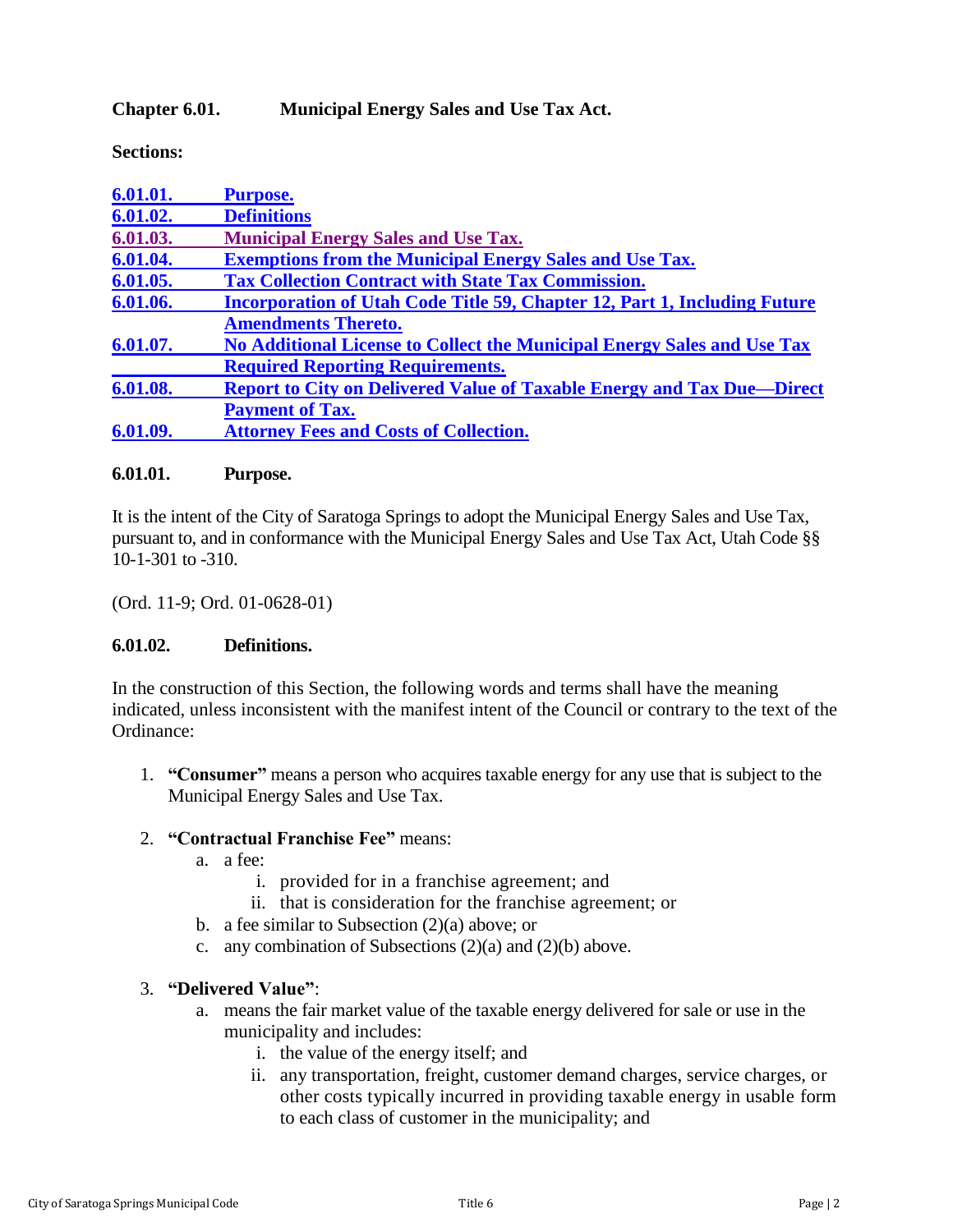- b. does not include the amount of a tax paid under Utah Code Chapter 59-12, Part 1 or Part 2*.*
- 4. **"De minimis amount"** means an amount of taxable energy that does not exceed the greater of:
	- a. five percent of the energy supplier's estimated total Utah gross receipts from sales of property or services; or
	- b. \$10,000.00.
- 5. **"Energy Supplier"** means a person supplying taxable energy, except for such persons supplying a de minimis amount of taxable energy as may be excluded by rule promulgated by the State Tax Commission.
- 6. **"Franchise Agreement"** means a franchise or an ordinance, contract, or agreement granting a franchise.
- 7. **"Franchise Tax"** means:
	- a. a franchise tax;
	- b. a tax similar to a franchise tax; or
	- c. any combination of Subsections (7)(a) and (7)(b) above.
- 8. **"Person"** includes: any individual; firm; partnership; joint venture; association; corporation; estate; trust; business trust; receiver; syndicate; this state; any county, city, municipality, district, or other local governmental entity of the state; any group or combination acting as a unit; and such other entity as may be identified in Utah Code § 59-12-102.
- 9. **"Sale"** means any transfer of title, exchange, or barter, conditional or otherwise, in any manner, of taxable energy for a consideration, including but not necessarily limited to:
	- a. installment and credit sales;
	- b. any closed transaction constituting a sale; and
	- c. any transaction under which right to acquire, use, or consume taxable energy is granted under a lease or contract and the transfer would be taxable if an outright sale were made.
- 10. **"Storage"** means any keeping or retention of taxable energy, within the geographical boundaries of the City of Saratoga Springs, Utah, for any purpose except sale in the regular course of business.
- 11. **"Taxable Energy"** means gas and electricity.
- 12. **"Use":**
	- a. means the exercise of any right or power over taxable energy incident to the ownership or the leasing of the taxable energy;
	- b. does not include the sale, display, demonstration, or trial of the taxable energy in the regular course of business and held for resale.

(Ord. 11-9; Ord. 01-0628-01)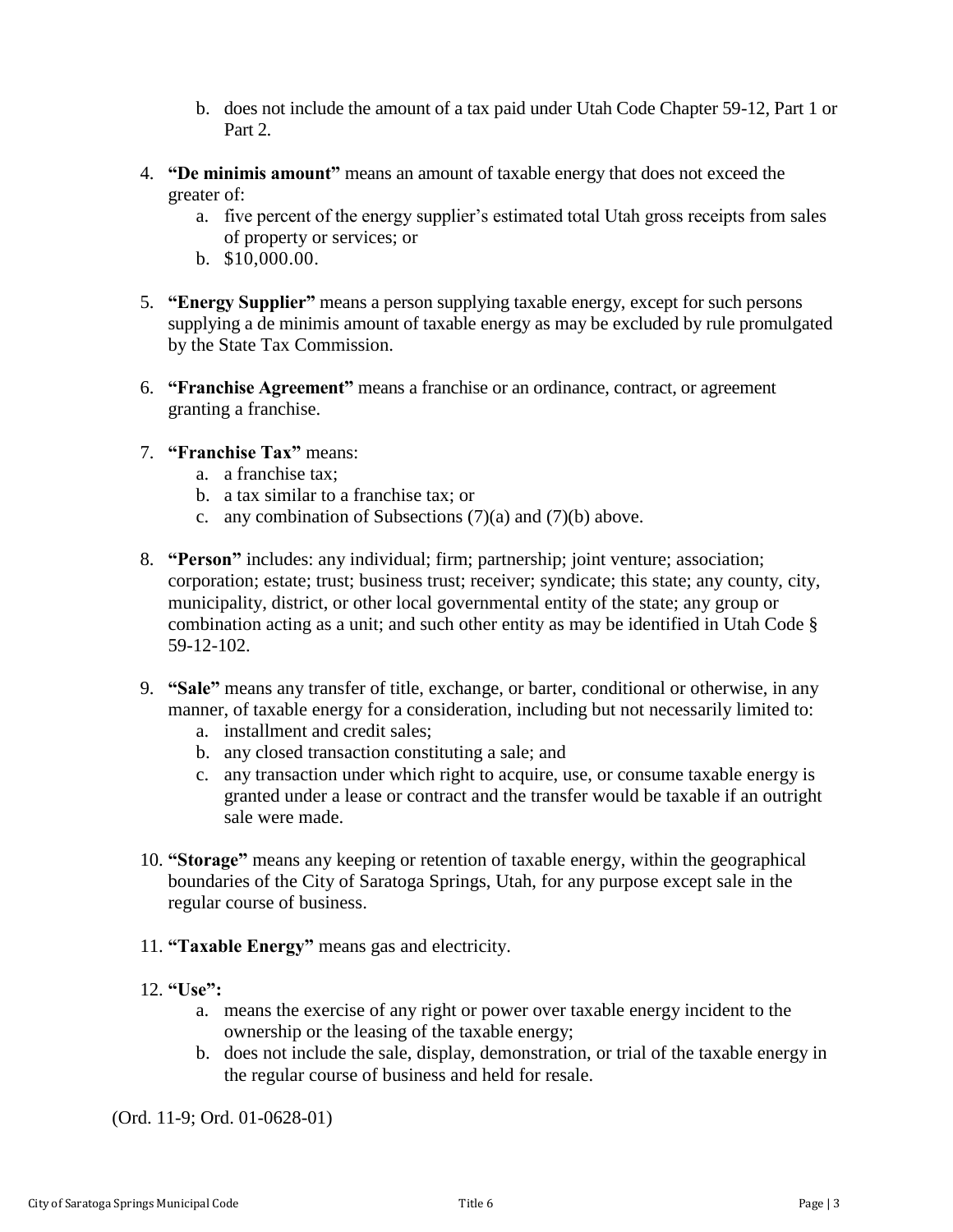## <span id="page-3-0"></span>**6.01.03. Municipal Energy Sales and Use Tax.**

- 1. There is hereby levied, subject to the provisions of this Ordinance, a tax on every sale or use of taxable energy made within the City of Saratoga Springs, Utah, equaling six percent of the delivered value of the taxable energy to the consumer. This tax shall be known as the Municipal Energy Sales and Use Tax.
- 2. The tax shall be calculated on the delivered value of the taxable energy to the consumer.
- 3. The tax shall be in addition to any local option sales or use tax on taxable energy which is or may hereafter be imposed by the City of Saratoga Springs pursuant to and under the authority of the Local Sales and Use Tax Act, Utah Code Title 59, Chapter 12, Part 2.

(Ord. 11-9; Ord. 01-0628-01)

#### <span id="page-3-1"></span>**6.01.04. Exemptions from the Municipal Energy Sales and Use Tax.**

- 1. Except as expressly provided in Utah Code § 10-1-305(2)(b), and notwithstanding any exemption granted by Utah Code § 59-12-104, no exemptions are granted from the Municipal Energy Sales and Use Tax.
- 2. The following are currently exempt from the Municipal Energy Sales and Use Tax under Utah Code § 10-1-305(2)(b):
	- a. sales and use of aviation fuel, motor fuel, and special fuels subject to taxation under the Motor and Special Fuel Tax Act, Utah Code Title 59, Chapter 13;
	- b. sales and use of taxable energy that are exempt from taxation under federal law, the United States Constitution, or the Utah Constitution;
	- c. sales and use of taxable energy purchased or stored for resale;
	- d. sales or use of taxable energy to a person, if the primary use of the taxable energy is for use in compounding or producing taxable energy or a fuel subject to taxation under the Motor and Special Fuel Tax Act, Utah Code Title 59, Chapter 13;
	- e. taxable energy brought into the state by a nonresident for the nonresident's own personal use or enjoyment while within the state, except taxable energy purchased for use in the state by a nonresident living or working in the state at the time of purchase;
	- f. the sale or use of taxable energy for any purpose other than use as a fuel or energy; and
	- g. the sale of taxable energy for use outside the geographical boundaries of the City of Saratoga Springs.
- 3. The sale, storage, use, or other consumption of taxable energy is exempt from the Municipal Energy Sales and Use Tax levied by this Ordinance, provided:
	- a. the delivered value of the taxable energy has been subject to a municipal energy sales or use tax levied by another municipality within the state authorized by Title 59, Chapter 12; and
	- b. the City of Saratoga Springs is paid the difference between the tax paid to the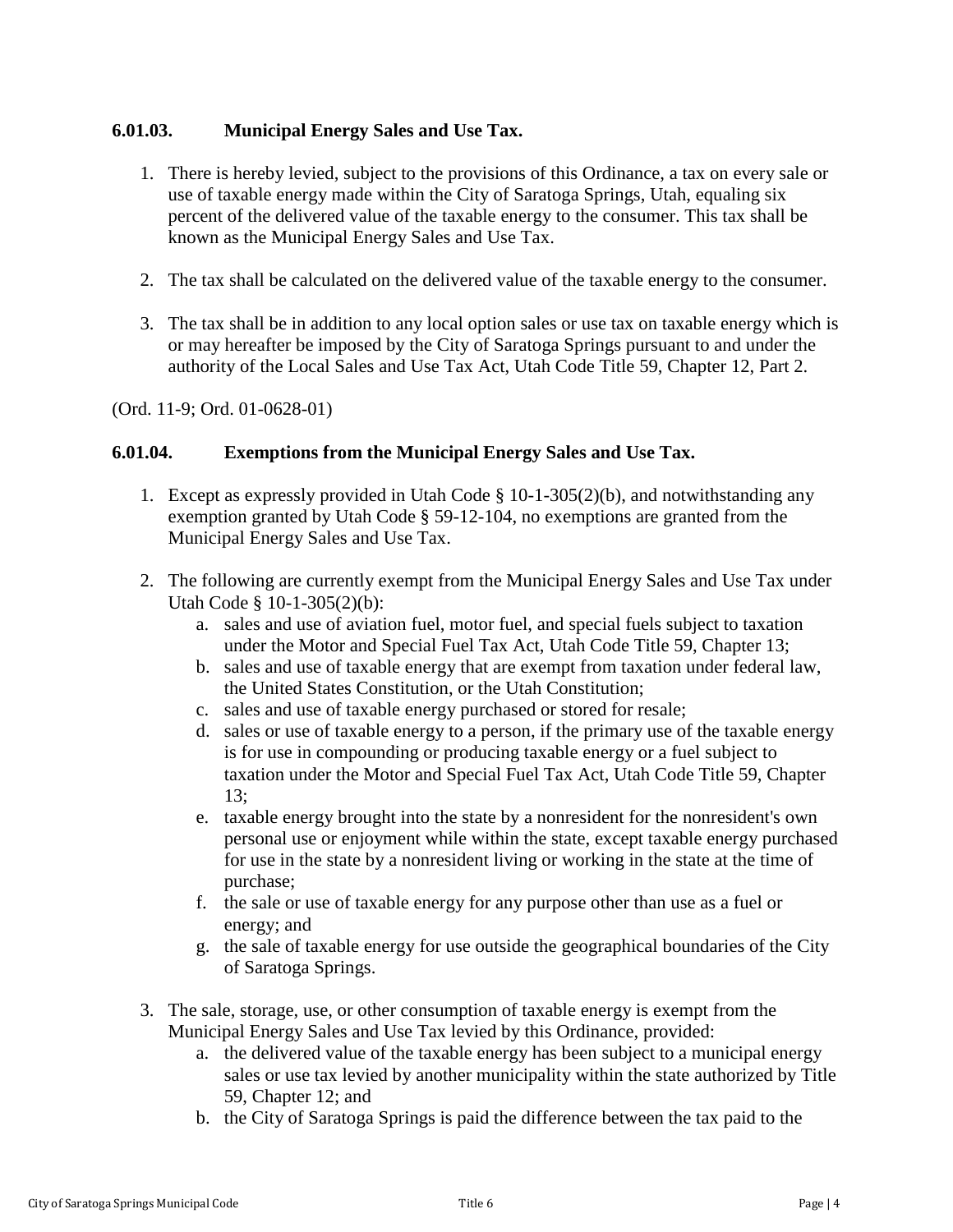other municipality and the tax that would otherwise be due under this Ordinance, if the tax due under this Ordinance exceeds the tax paid to the other municipality.

(Ord. 11-9; Ord. 01-0628-01)

#### <span id="page-4-0"></span>**6.01.05. Tax Collection Contract with State Tax Commission.**

- 1. On or before the effective date of this Ordinance, the City of Saratoga Springs shall contract with the Utah State Tax Commission to perform all functions incident to the administration and collection of the Municipal Energy Sales and Use Tax, to the extent required by, and in accordance with, this Ordinance and the provisions of the State's Municipal Energy Sales and Use Tax Act. The Mayor is hereby authorized to enter into such supplemental agreements with the Utah State Tax Commission as may be necessary from time to time to facilitate the continued administration and operation of the Municipal Energy Sales and Use Tax ordinance enacted by this Ordinance.
- 2. An energy supplier shall pay the Municipal Energy Sales and Use Tax revenues collected from consumers directly to the City of Saratoga Springs monthly if:
	- a. the City of Saratoga Springs is the energy supplier; or
	- b. the energy supplier estimates that the municipal energy sales and use tax collected annually from its Utah consumers equals \$1,000,000 or more, and the energy supplier collects the Municipal Energy Sales and Use Tax.
- 3. An energy supplier paying the Municipal Energy Sales and Use Tax directly to the City of Saratoga Springs may deduct any contractual franchise fees collected by the energy supplier qualifying as a credit and remit the net tax less any amount the energy supplier retains under the authority of Utah Code § 10-1-307(4).

(Ord. 11-9; Ord. 01-0628-01)

## <span id="page-4-1"></span>**6.01.06. Incorporation of Utah Code Title 59, Chapter 12, Part 1, Including Future Amendments Thereto.**

- 1. Except as specifically provided herein, and except as they are inconsistent with the provisions of this Ordinance or Utah Code Title 10, Chapter 1, Part 3, and the provisions of Utah Code Title 59, Chapter 12, Part 1, in force and effect on the effective date of this Ordinance—insofar as they relate to sales and use taxes, excepting Sections 59-12-101 and 59-12-119 thereof, and excepting the amount of the sales and use taxes levied therein—are hereby adopted and made a part of this Ordinance as if fully set forth herein.
- 2. Wherever and to the extent that—in Utah Code Title 59, Chapter 12, Part 1, and in Title 10, Chapter 1, Part 3—the State of Utah is named or referred to as the "taxing agency," "the City of Saratoga Springs" shall be substituted insofar as is necessary to effectuate the intent and purposes of those parts of the Code. Nothing herein shall be deemed to require the substitution of "the City of Saratoga Springs" for the word "State" when that word is used as part of the title of the Utah State Tax Commission, or of the Constitution of Utah; nor shall the name of the City be substituted for that of the State in any section when the result of such a substitution would require action to be taken by or against the City or any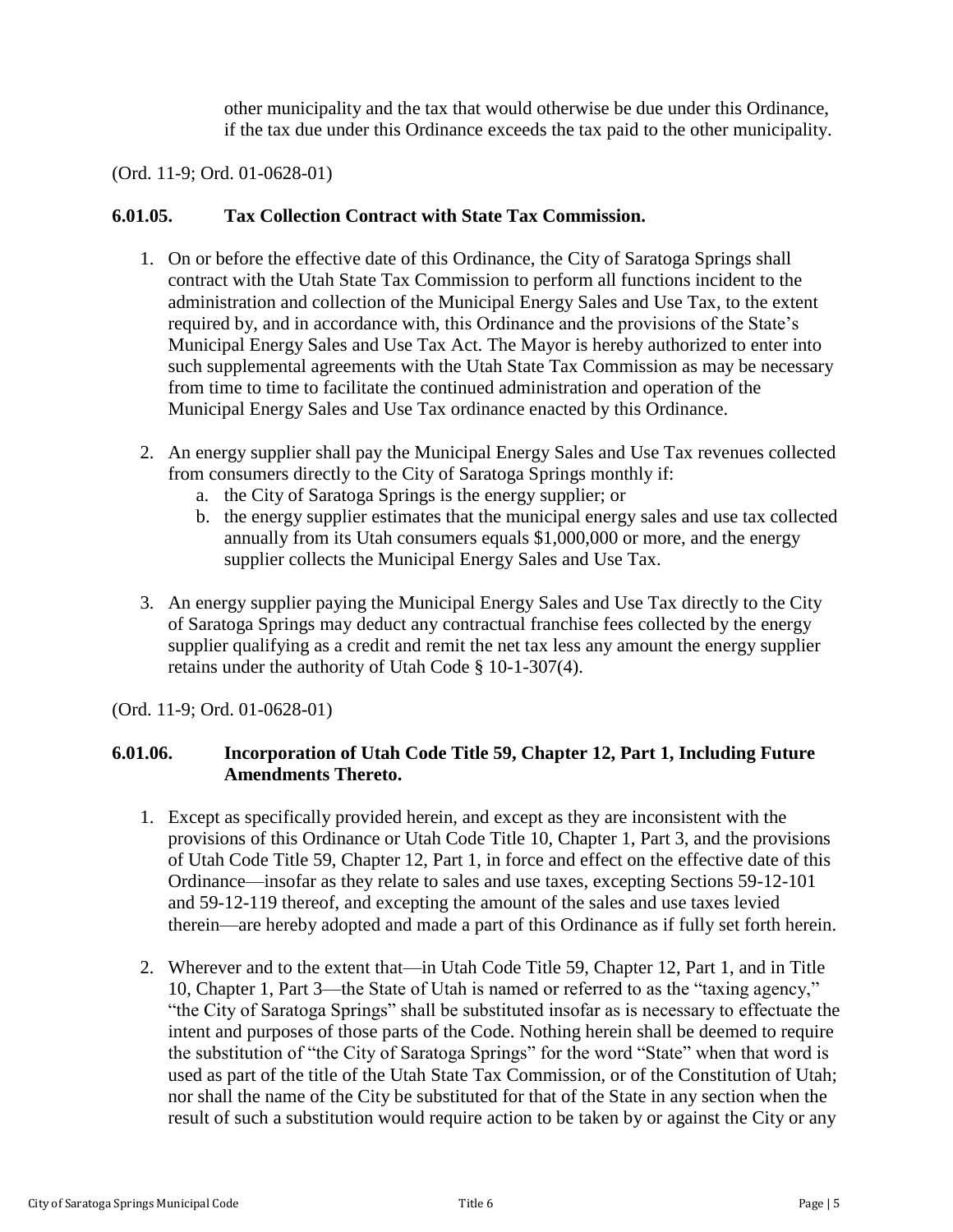agency thereof, rather than by or against the Utah State Tax Commission, in performing the functions incident to the administration or operation of the "Municipal Energy Sales and Use Tax Act" and this Ordinance.

3. Any amendments hereafter made to Utah Code Title 59, Chapter 12, which would be applicable to the City of Saratoga Springs for the purposes of carrying out the provisions and intent of this Ordinance, are hereby incorporated herein by reference and shall be effective upon the date that they shall become effective as a Utah statute.

(Ord. 11-9; Ord. 01-0628-01)

## <span id="page-5-0"></span>**6.01.07. No Additional License to Collect the Municipal Energy Sales and Use Tax Required—Reporting Requirements.**

No additional license to collect or report the Municipal Energy Sales and Use Tax levied by this Ordinance is required, provided that the energy supplier collecting the tax has procured and maintained a license issued under Utah Code § 59-12-106.

(Ord. 11-9; Ord. 01-0628-01)

### **6.01.08. Report to City on Delivered Value of Taxable Energy and Tax Due— Direct Payment of Tax.**

Energy suppliers paying the Municipal Energy Sales and Use Tax directly to the City of Saratoga Springs shall—at the time they remit the appropriate tax due to the City of Saratoga Springs under the provisions of this Ordinance and Utah Code §§ 59-12-107(4) and 59-12-108, which set forth whether such remittance is to be made on a monthly or quarterly basis—file with the City Treasurer a report setting forth the delivered value of the taxable energy sold or used within the City of Saratoga Springs, Utah, for such quarter, as well as the appropriate tax due and payable directly to the City of Saratoga Springs less any credits, adjustments, or corrections provided under this Ordinance and the "Municipal Energy Sales and Use Tax Act". The records of energy suppliers shall be open for inspection by the City Council or its duly authorized representatives at all reasonable hours for the purpose of verifying such reports.

(Ord. 11-9; Ord. 01-0628-01)

## <span id="page-5-1"></span>**6.01.09. Attorneys' Fees and Costs of Collection.**

Every person obligated to pay the tax levied or imposed under this Ordinance shall be required to pay all costs of collection of the tax imposed herein—including reasonable attorneys' fees, court costs, and all other costs incident to the collection of the tax—as are or may be incurred by the City of Saratoga Springs in the enforcement of this Ordinance.

(Ord. 11-9; Ord. 01-0628-01)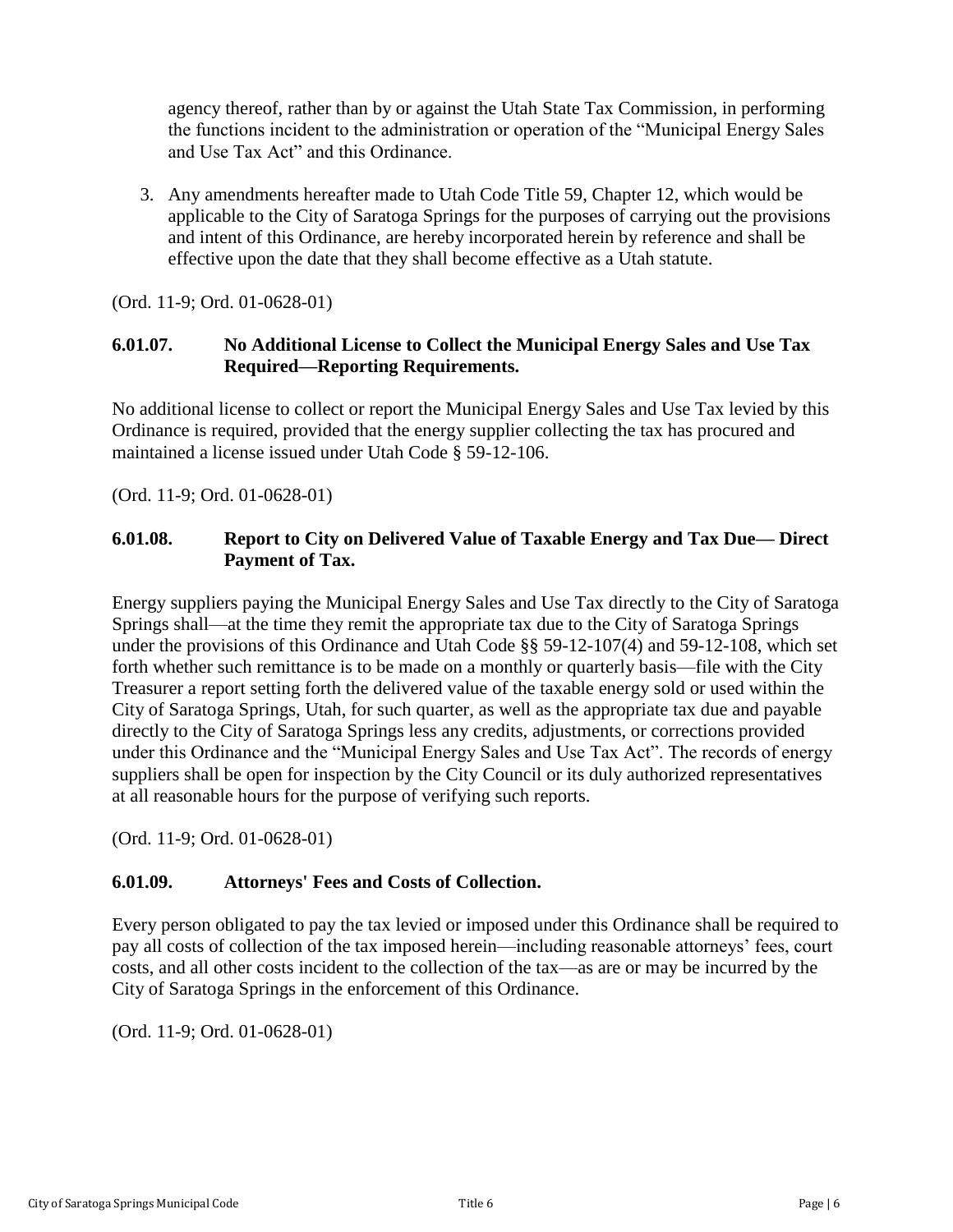### <span id="page-6-0"></span>**Chapter 6.02. Transit Tax.**

**Sections:**

| 6.02.01. | <b>Transit Tax Imposed.</b>      |
|----------|----------------------------------|
| 6.02.02. | <b>Application.</b>              |
| 6.02.03. | <b>Exclusions.</b>               |
| 6.02.04. | <b>Location of Retail Sales.</b> |

## <span id="page-6-1"></span>**6.02.01. Transit Tax Imposed.**

There is hereby levied and there shall be collected and paid a transit tax of one quarter percent (0.25%) upon those transactions described in Utah Code § 59-12-103(1) and located within the City.

(Ord. 11-9; Ord. 08-31)

### <span id="page-6-2"></span>**6.02.02. Application.**

The transit tax shall not be applied to:

- 1. the sales and uses described in Utah Code § 59-12-104, to the extent that such sales and uses are exempt from taxation under Utah Code § 59-12-104;
- 2. amounts paid or charged by a seller that collects a tax under Utah Code § 59-12-107; and
- 3. amounts paid or charged for food and food ingredients unless such food and ingredients are not exempt from taxation under Utah Code § 59-12-2204.

(Ord. 11-9; Ord. 08-31)

#### <span id="page-6-3"></span>**6.02.03. Exclusions.**

There shall be excluded from the purchase price paid or changed by which the tax is measured:

- 1. the amount of any sales or use tax imposed by the State of Utah upon a retailer of consumer; and
- 2. the gross receipts from the sale of or the cost of storage, use or other consumption of tangible personal property upon which a sales or use tax has become due by reason of the sale transaction to any other municipality and any county in the State of Utah, under the sales or use tax ordinance enacted by that county or municipality in accordance with the Sales and Use Tax Act.

(Ord. 11-9; Ord. 08-31)

#### <span id="page-6-4"></span>**6.02.04. Location of Retail Sales.**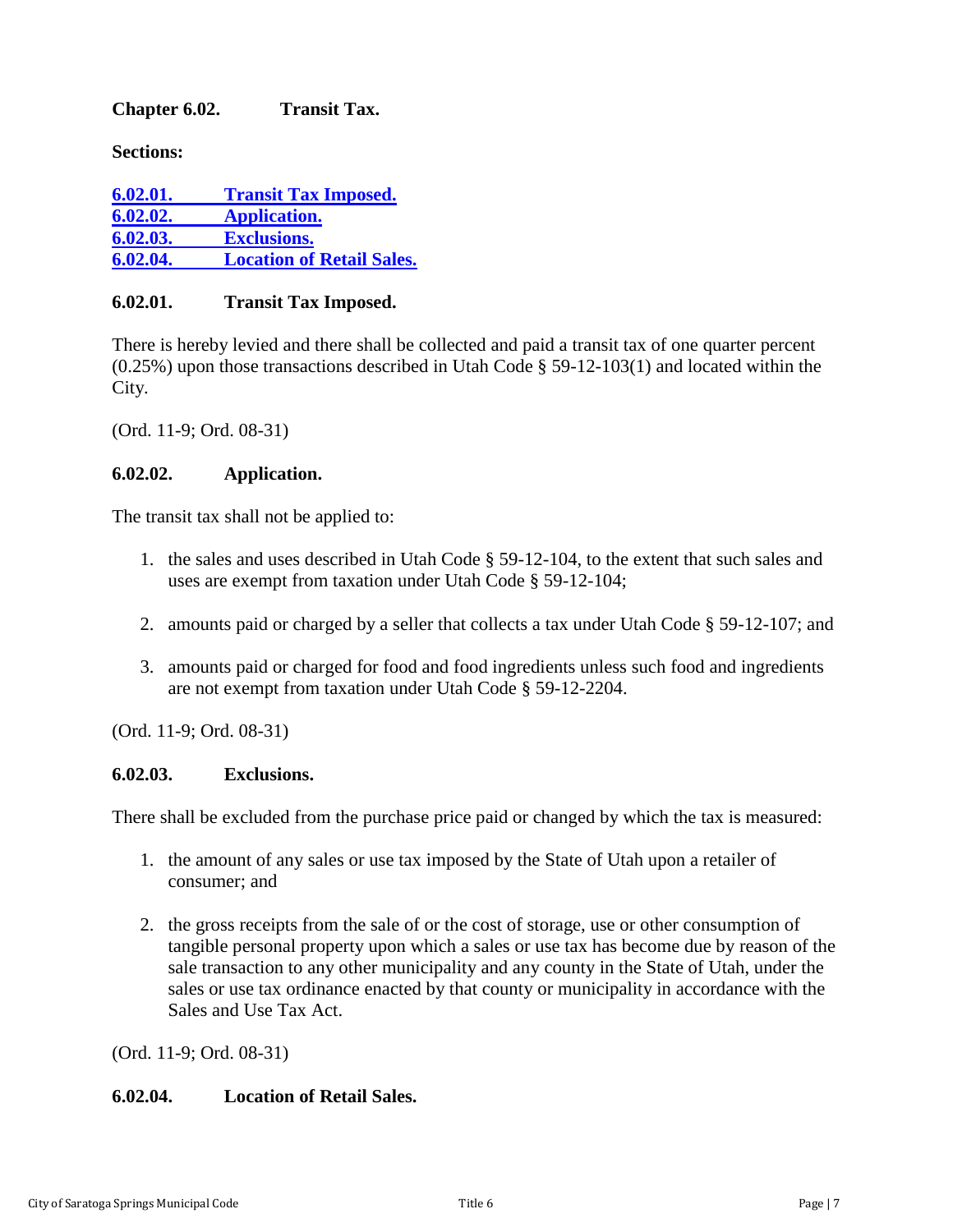- 1. For the purpose of this Ordinance all retail sales shall be presumed to have been consummated at the place of business delivered by the retailer or his agent to an out-ofstate destination or to a common carrier for delivery to an out-of-state destination.
- 2. In the event a retailer has no permanent place of business, the place or places at which the retail sales are consummated shall be as determined under the rules and regulations prescribed by and adopted by the State Tax Commission.
- 3. Public utilities, as defined by Utah Code § 54-2-1, shall not be obligated to determine the place or places within any county or municipality where public utilities services are rendered, but the place of sale or the sales tax revenue arising from such service allocable to the City shall be as determined by the State Tax Commission pursuant to an appropriate formula and other rules and regulations to be prescribed and adopted by it.

(Ord. 11-9; Ord. 08-31)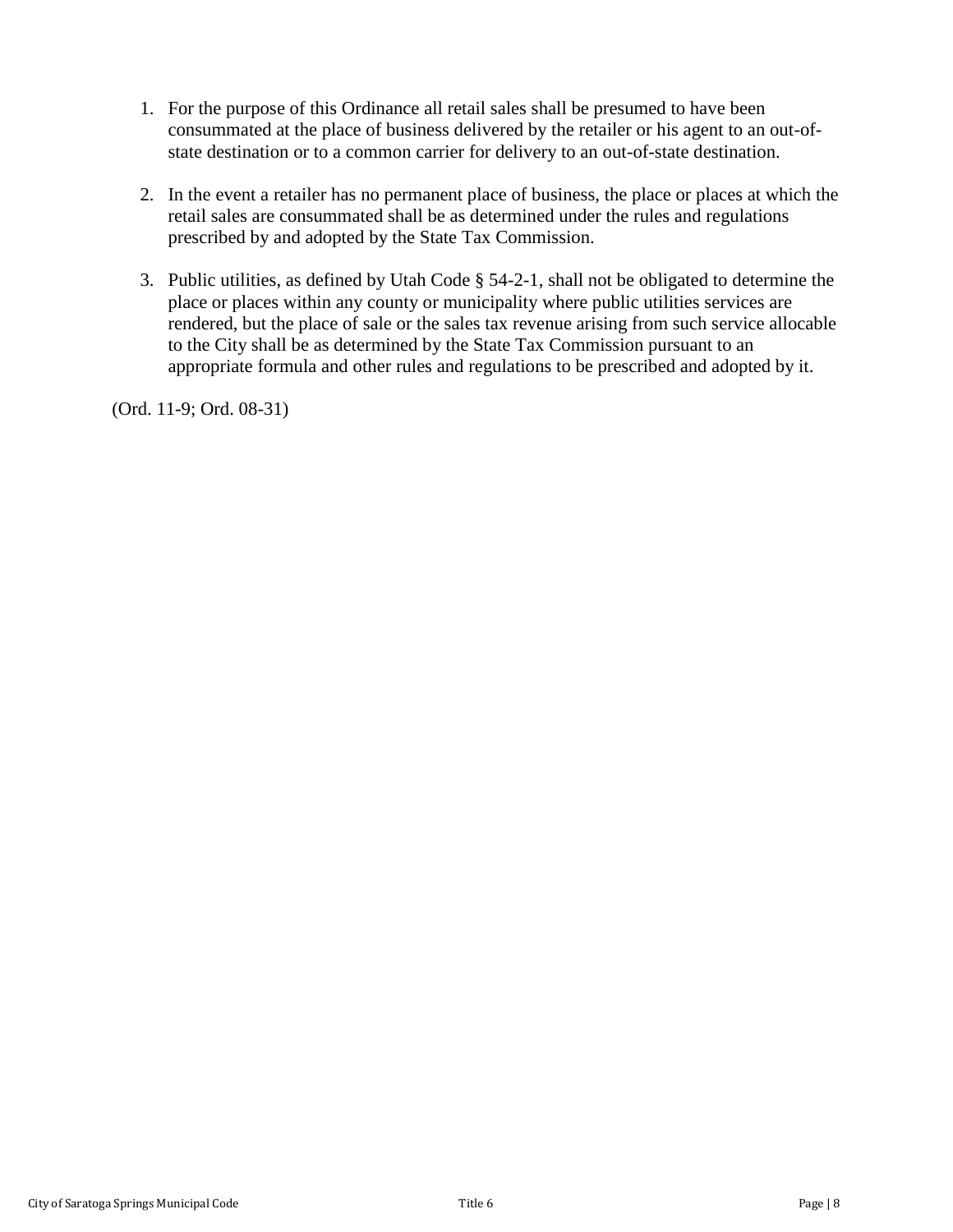### <span id="page-8-0"></span>**Chapter 6.03. Municipal Telecommunications License Tax.**

**Sections:**

| 6.03.01. | <b>Definitions.</b>                                    |
|----------|--------------------------------------------------------|
| 6.03.02. | <b>Levy of Tax.</b>                                    |
| 6.03.03. | Rate.                                                  |
| 6.03.04. | <b>Rate Limitation and Exemption Therefrom.</b>        |
| 6.03.05. | <b>Effective Date of Tax Levy.</b>                     |
| 6.03.06. | <b>Interlocal Agreement for Collection of the Tax.</b> |

### <span id="page-8-1"></span>**6.03.01. Definitions.**

As used in this Chapter:

- 1. **"Commission"** means the State Tax Commission.
- 2. **"Customer":**
	- a. means the person who is obligated under a contract with a telecommunications provider to pay for telecommunications service received under the contract or, if the end user is not the person described above, the end user of telecommunications service; and
	- b. does not include:
		- i. a reseller of telecommunications service; or
		- ii. a reseller—for mobile telecommunications service—of a serving carrier under an agreement to serve the customer outside the telecommunications provider's licensed service area.
- 3. **"End user"** means the person who uses a telecommunications service. For purposes of telecommunications service provided to a person who is not an individual, "end user" means the individual who uses the telecommunications service on behalf of the person who is provided the telecommunications service.
- 4. **"Gross Receipts attributed to the municipality"** means those gross receipts from a transaction for telecommunications services that is located within the municipality for the purposes of sales and use taxes under Utah Code Title 59, Chapter 12, Sales and Use Tax Act, and determined in accordance with Utah Code § 10-1-402.
- 5. **"Gross receipts from telecommunications service"** means the revenue that a telecommunications provider receives for telecommunications service rendered except for amounts collected or paid as:
	- a. a tax, fee, or charge:
		- i. imposed by a governmental entity;
		- ii. separately identified as a tax, fee, or charge in the transaction with the customer for the telecommunications service; and
		- iii. imposed only on a telecommunications provider;
	- b. sales and use taxes collected by the telecommunications provider from a customer under Utah Code Title 59, Chapter 12, Sales and Use Tax Act; or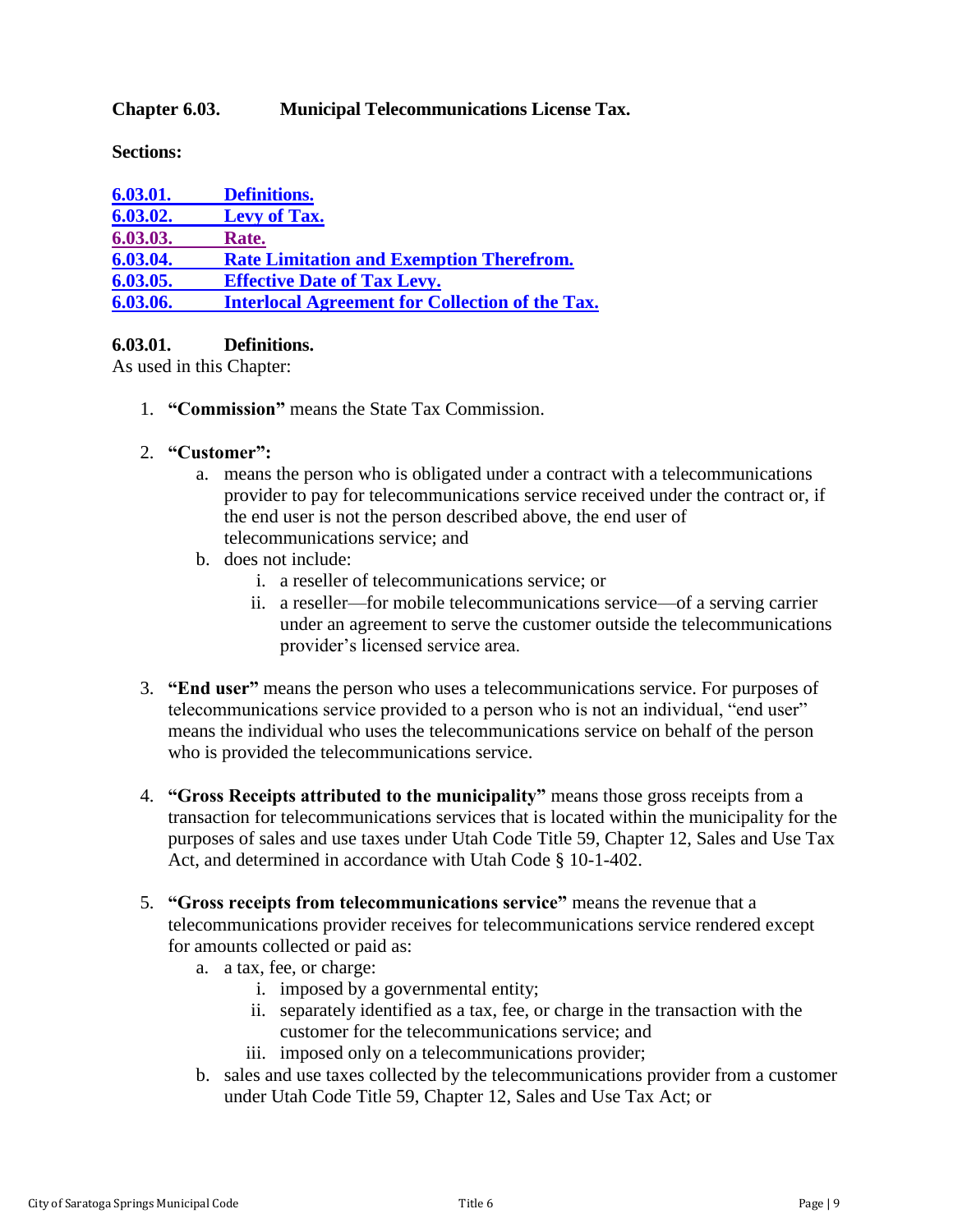- c. interest, a fee, or a charge that is charged by a telecommunications provider on a customer for failure to pay for telecommunications service when payment is due.
- 6. **"Mobile telecommunications service"** is as defined in the Mobile Telecommunications Sourcing Act, 4 U.S.C. § 124.
- 7. **"Municipality"** means the City of Saratoga Springs.
- 8. **"Place of primary use":**
	- a. for telecommunications service other than mobile telecommunications service, means the street address representative of where the customer's use of the telecommunications service primarily occurs, which shall be:
		- i. the residential street address of the customer; or
		- ii. the primary business street address of the customer; or
	- b. for mobile telecommunications service, is as defined in the Mobile Telecommunications Sourcing Act, 4 U.S.C. § 124.
- 9. **"Service address"**—notwithstanding where a call is billed or paid—means:
	- a. if the location described in this Subsection  $(9)(a)$  is known, the location of the telecommunications equipment:
		- i. to which a call is charged; and
		- ii. from which the call originates or terminates;
	- b. if the location described in Subsection (9)(a) is not known but the location described in this Subsection (8)(b) is known, the location of the origination point of the signal of the telecommunications service first identified by:
		- i. the telecommunications system of the telecommunications provider; or
		- ii. if the system used to transport the signal is not a system of the telecommunications provider, information received by the telecommunications provider from its service provider; or
		- iii. if the locations described in Subsection (9)(a) or (b) are not known, the location of a customer's place of primary use.

#### 10. **"Telecommunications provider"** means:

- a. a person that:
	- i. owns, controls, operates, or manages a telecommunications service; or
	- ii. engages in an activity described in Subsection  $(10)(a)(i)$  for the shared use with or resale to any person of the telecommunications service.
- b. A person described in Subsection  $(10)(a)$  is a telecommunications provider whether or not the Public Service Commission of Utah regulates:
	- i. that person; or
	- ii. the telecommunications service that the person owns, controls, operates, or manages.
- c. **"Telecommunications provider"** does not include an aggregator as defined in Utah Code § 54-8b-2.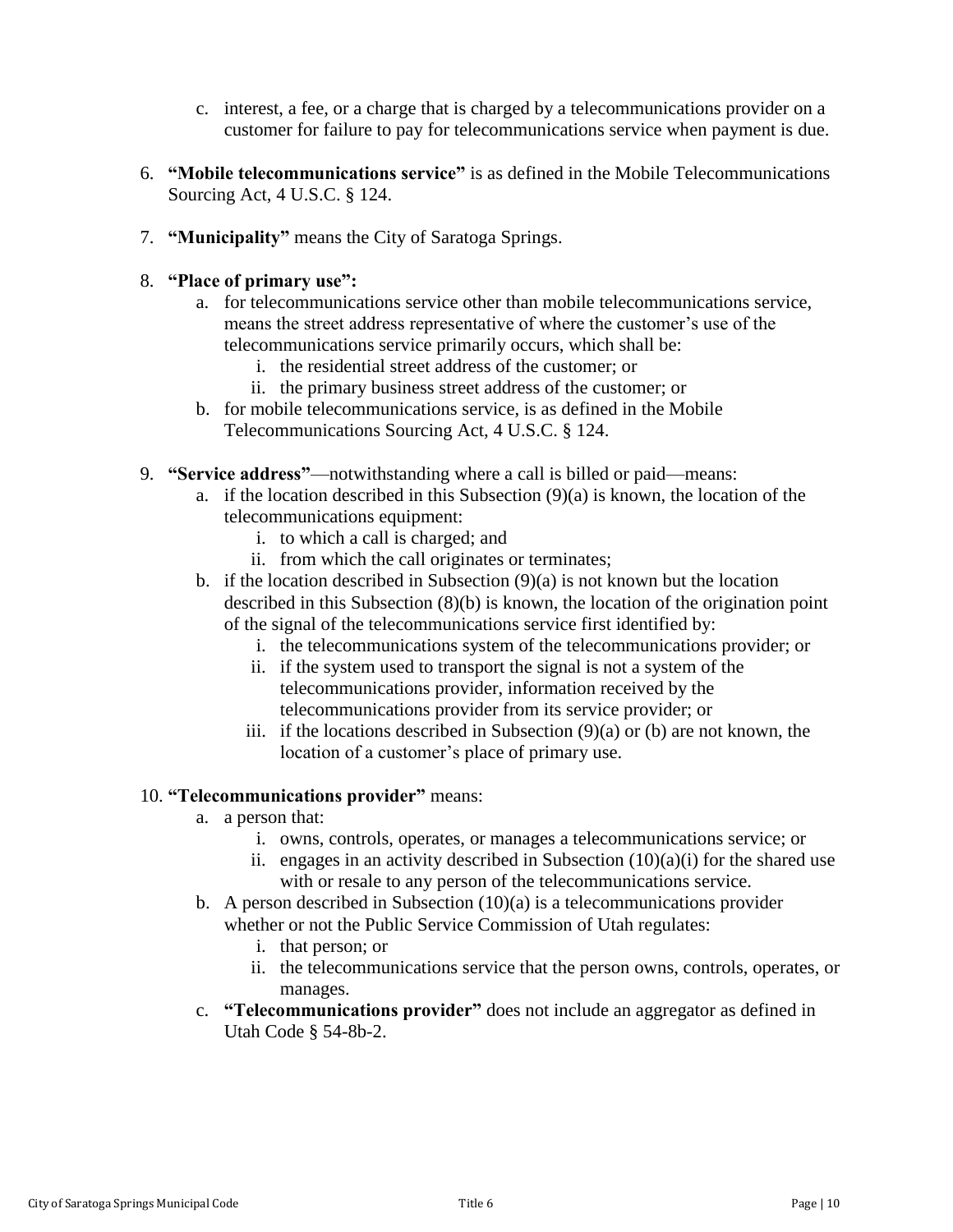### 11. **"Telecommunications service"** means:

- a. telecommunications service, as defined in Utah Code § 59-12-102, other than mobile telecommunications service, that originates and terminates within the boundaries of this state; and
- b. mobile telecommunications service, as defined in Utah Code § 59-12-102:
	- i. that originates and terminates within the boundaries of one state; and
	- ii. only to the extent permitted by the Mobile Telecommunications Sourcing Act, 4 U.S.C. § 116 et seq.

(Ord. 11-9; Ord. 04-10)

#### <span id="page-10-0"></span>**6.03.02. Levy of Tax.**

There is hereby levied a municipal telecommunications license tax on the gross receipts from telecommunications service attributed to the City of Saratoga Springs.

(Ord. 11-9; Ord. 04-10)

#### <span id="page-10-1"></span>**6.03.03. Rate.**

- 1. The rate of the tax levy shall be three and a half percent (3.5%) of the telecommunication provider's gross receipts from telecommunication services that are attributed to the municipality subject to the conditions set forth in Subsection (2) of this Section.
- 2. If the location of a transaction is determined to be other than this municipality, then the rate imposed on the gross receipts for telecommunications services shall be the lower of:
	- a. the rate imposed by the taxing jurisdiction in which the transaction is located; or
	- b. the rate:
		- i. for non-mobile telecommunication services, imposed by the municipality in which the customers service address is located; or
		- ii. for mobile telecommunications service, imposed by the municipality of the customer's primary place of use.

(Ord. 19-25; Ord. 11-9; Ord. 04-10)

#### <span id="page-10-2"></span>**6.03.04. Rate Limitation and Exemption Therefrom.**

The rate of this levy shall not exceed three and a half percent (3.5%) of the telecommunication provider's gross receipts from telecommunication service attributed to the City of Saratoga Springs unless a higher rate is approved by a majority vote of the voters in the City that vote in:

- 1. a municipal general election;
- 2. a regular general election; or
- 3. a local special election.

<span id="page-10-3"></span>(Ord. 19-25; Ord. 11-9; Ord. 04-10)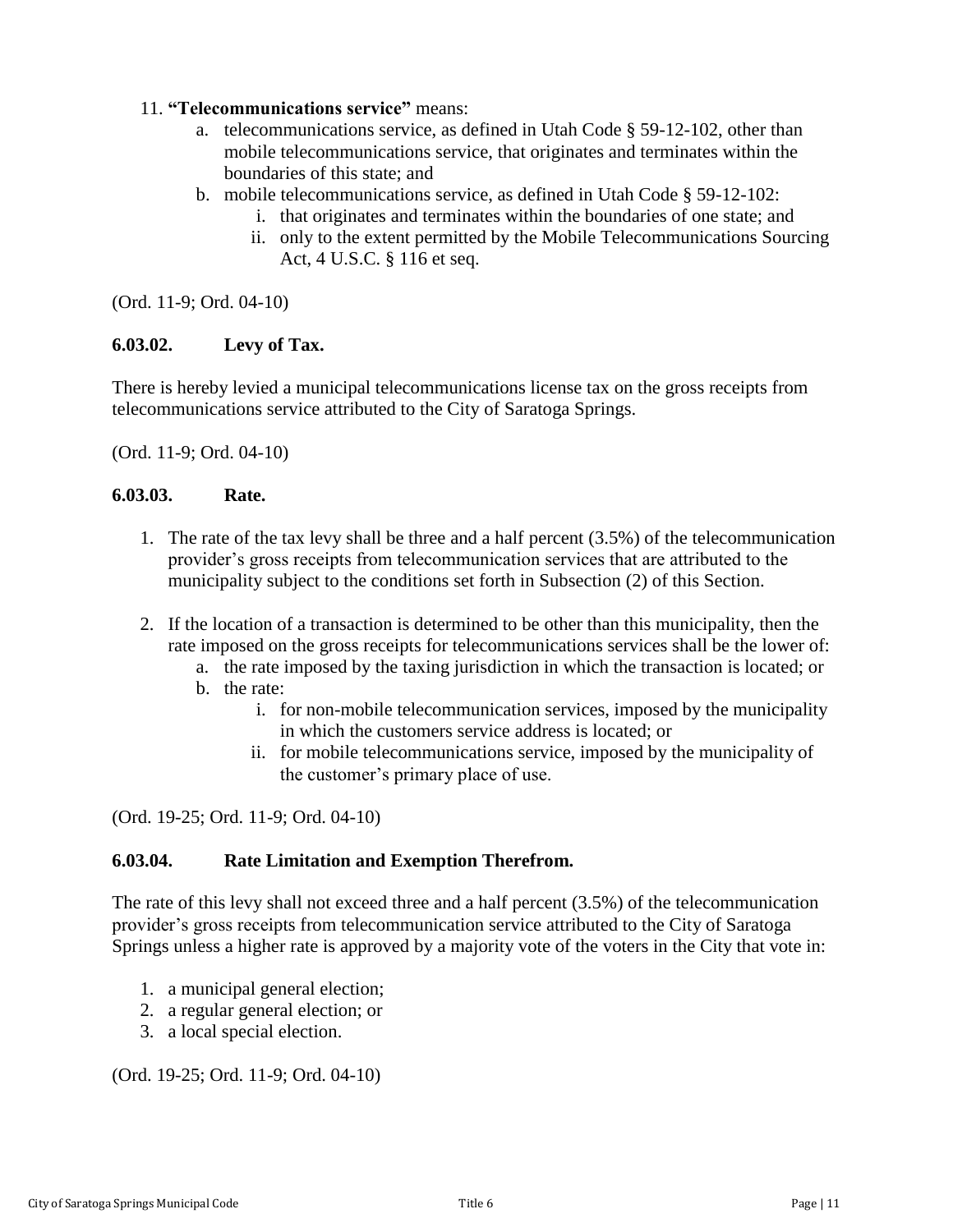## **6.03.05. Effective Date of Tax Levy.**

This tax shall be levied beginning the earlier of July 1, 2004, or the first day of any calendar quarter after a 75 day period beginning on the date the Commission received notice pursuant to Utah Code § 10-1-403, that this municipality has enacted this ordinance.

(Ord. 11-9; Ord. 04-10)

### <span id="page-11-0"></span>**6.03.06. Interlocal Agreement for Collection of the Tax.**

- 1. On or before the effective date of the ordinance, the municipality shall enter into the uniform interlocal agreement with the Commission as described in Utah Code § 10-1-405 for the collection, enforcement, and administration of this municipal telecommunications license tax.
- 2. Nothing in this ordinance shall be interpreted to repeal any municipal ordinance or fee which provides that the municipality may recover from a telecommunications provider the management costs of the municipality caused by the activities of the telecommunications provider in the rights-of-way of the municipality, if the fee is imposed in accordance with Utah Code § 72-7-102, and is not related to the municipality's loss of use of a highway as a result of the activities of the telecommunications provider in a right of way, or increased deterioration of a highway as a result of the activities of the telecommunications provider in a right-of-way.
- 3. Nothing in this ordinance shall be interpreted to limit this municipality's right to charge fees or taxes on persons that are not subject to the municipal telecommunications license tax under this ordinance and locate telecommunications facilities, as defined in Utah Code § 72-7-108, in this municipality.

(Ord. 11-9; Ord. 04-10)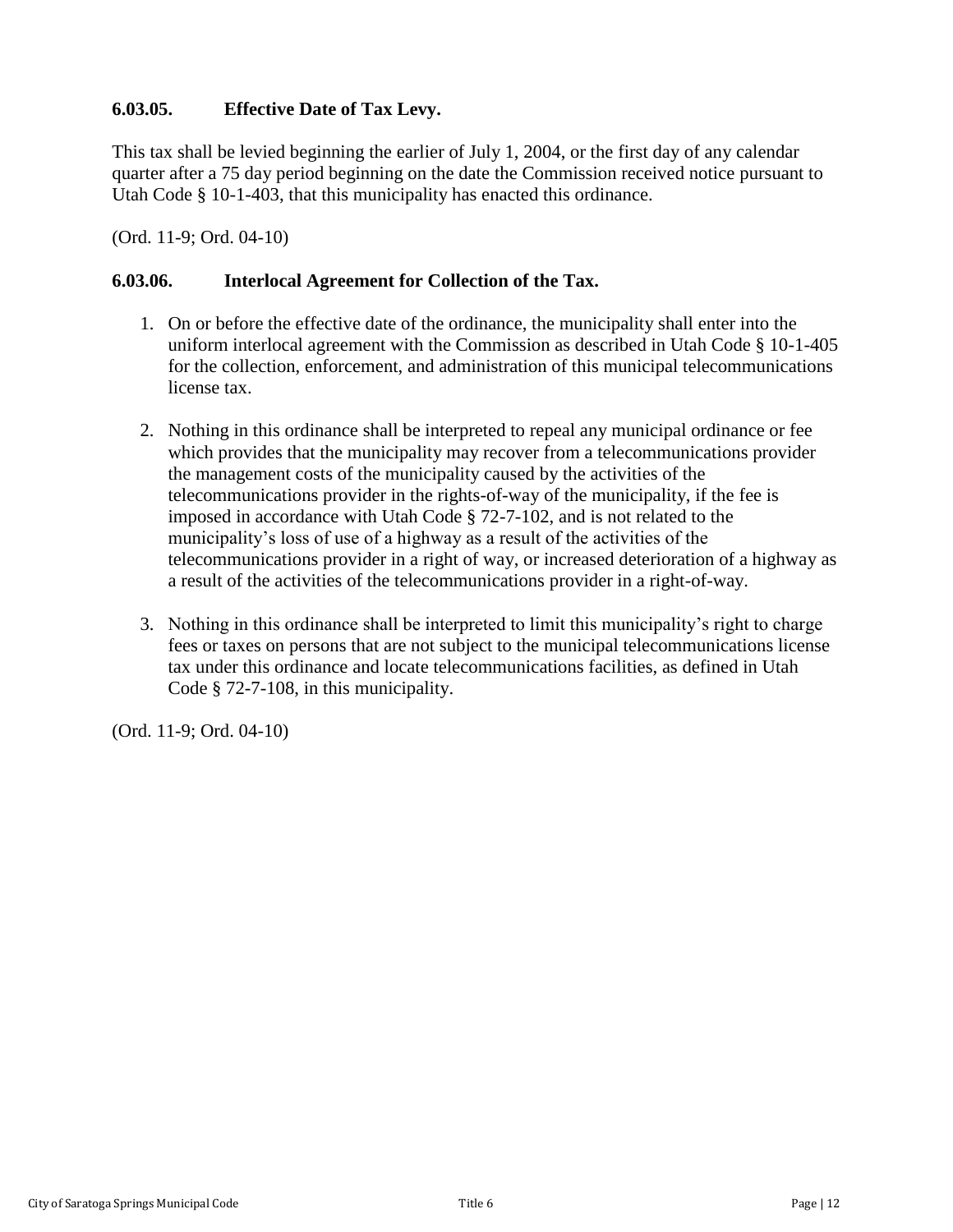## <span id="page-12-0"></span>**Chapter 6.04. Municipal Sales and Use Tax.**

**Sections:**

| 6.04.01. | Title.                    |
|----------|---------------------------|
| 6.04.02. | <b>Purpose.</b>           |
| 6.04.03. | <b>Effective Date.</b>    |
| 6.04.04. | <b>Sales and Use Tax.</b> |
| 6.04.05. | <b>Penalties.</b>         |
| 6.04.06. | <b>Severability.</b>      |

#### <span id="page-12-1"></span>**6.04.01. Title.**

This ordinance shall be known as the Sales and Use Tax Ordinance of the City of Saratoga Springs.

(Ord. 11-9; Ord. 98-006)

#### <span id="page-12-2"></span>**6.04.02. Purpose.**

The 48th Session of the Utah Legislature of Utah has authorized the counties and municipalities of the state of Utah to enact sales and use tax ordinances imposing a one percent tax. It is the purpose of this ordinance to conform the Sales and Use Tax of the municipality to the requirements of the Sales and Use Tax Act, Utah Code Title 59, Chapter 12.

(Ord. 11-9; Ord. 98-006)

#### <span id="page-12-3"></span>**6.04.03. Effective Date.**

This ordinance shall become effective as of 12:01 a.m., April 1, 1998.

(Ord. 11-9; Ord. 98-006)

#### <span id="page-12-4"></span>**6.04.04. Sales and Use Tax.**

- 1. From and after the effective date of this ordinance, there is levied and there shall be collected and paid a tax upon every retail sale of tangible personal property, services, and meals made within the municipality at the rate of one percent.
- 2. An excise tax is hereby imposed on the storage, use, or other consumption in this municipality of tangible personal property from any retailer on or after the operative date of this ordinance at the rate of one percent of the sales price of the property.
- 3. For the purpose of this ordinance, all retail sales shall be presumed to have been consummated at the place of business delivered by the retailer or his agent to an out-ofstate destination or to a common carrier for delivery to an out-of-state destination. In the event a retailer has no permanent place of business, the place or places at which the retail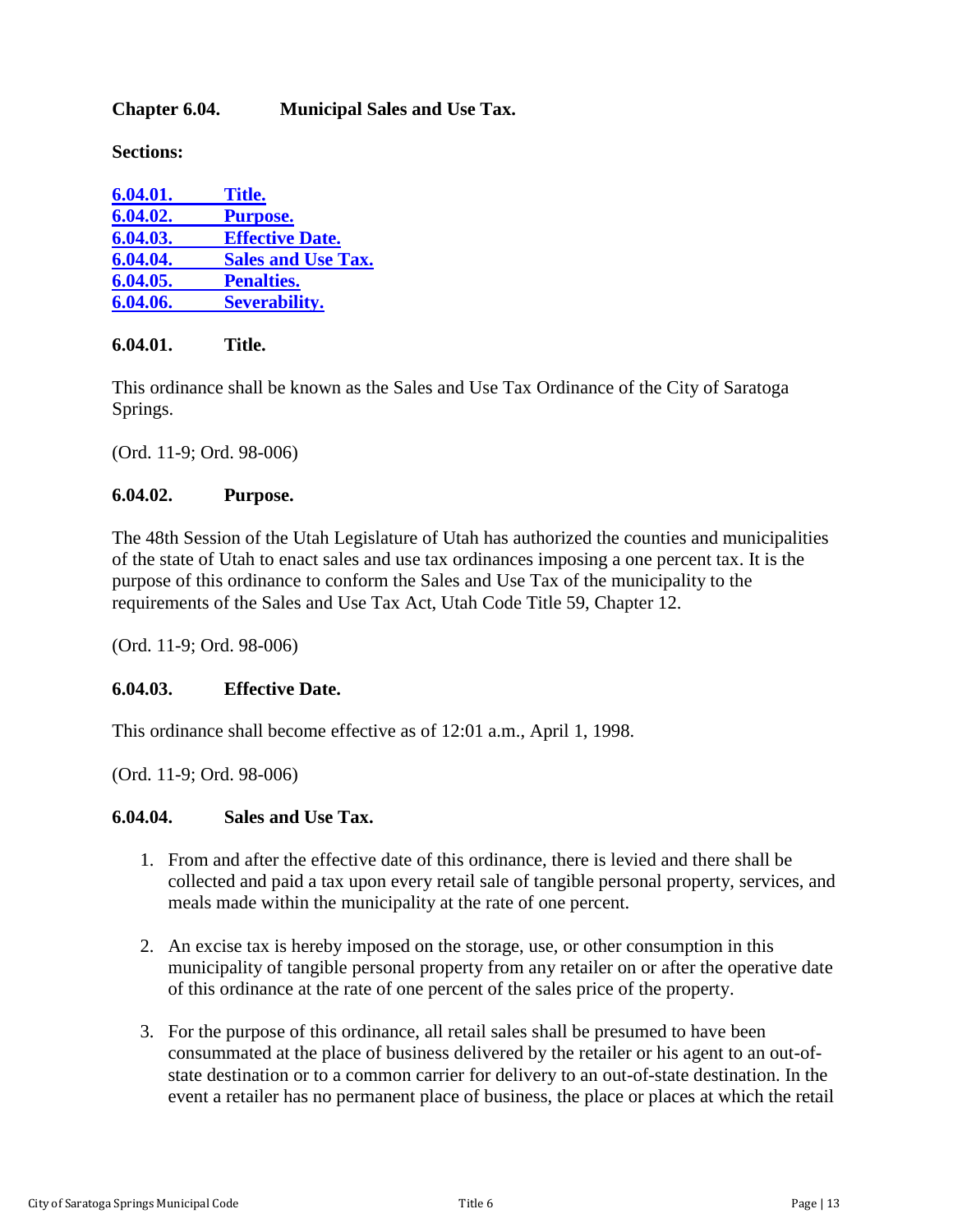sales are consummated shall be as determined under the rules and regulations prescribed by and adopted by the State Tax Commission.

- 4. Public utilities, as defined by Utah Code § 54-2-1, shall not be obligated to determine the place or places within any county or Municipality where public utilities services are rendered, but the place of sale or the sales tax revenue arising from such service allocable to the city shall be as determined by the State Tax Commission pursuant to an appropriate formula and other rules and regulations to be prescribed and adopted by it.
- 5. Except as hereinafter provided, and except insofar as they are inconsistent with the provisions of the Sales and Use Tax Act, all of the provisions of Utah Code Title 59, Chapter 12, and in force and effect on the effective date of this ordinance, insofar as they relate to sales taxes, excepting Sections 59-12-101 and 59-12-119 thereof, are hereby adopted and made a part of the ordinance as though fully set forth herein.
- 6. Wherever, and to the extent that in Utah Code Title 59, Chapter 12, the State of Utah is named or referred to as the taxing agency, the name of this municipality shall be substituted therefor. Nothing in this subparagraph shall be deemed to require substitution of the name of the municipality for the word "State," when that word is used as part of the title of the State Tax Commission, or of the Constitution of the State of Utah, nor shall the name of the municipality be substituted for that of the State in any section when the result of that substitution would require action to be taken by or against the municipality or any agency thereof, rather than by or against the State Tax Commission in performing the functions incident to the administration or operation of the ordinance.
- 7. If an annual license has been issued to a retailer under Utah Code § 59-12-106, an additional license shall not be required by reason of this Section.
- 8. There shall be excluded from the purchase price paid or changed by which the tax is measured:
	- a. the amount of any sales or use tax imposed by the State of Utah upon a retailer or consumer; and
	- b. the gross receipts from the sale of or the cost of storage, use, or other consumption of tangible personal property upon which a sales or use tax has become due by reason of the sale transaction to any other municipality and any county in the state of Utah, under the sales or use tax ordinance enacted by that county or municipality in accordance with the Sales and Use Tax Act.

(Ord. 11-9; Ord. 98-006)

#### <span id="page-13-0"></span>**Section 6.04.05. Penalties.**

Any person violating any of the provisions of this ordinance shall be deemed guilty of a misdemeanor, and upon conviction thereof, shall be punishable by a fine in an amount less than \$300.00 or imprisonment for a period of not more than six months, or by both such fine and imprisonment.

(Ord. 11-9; Ord. 98-006)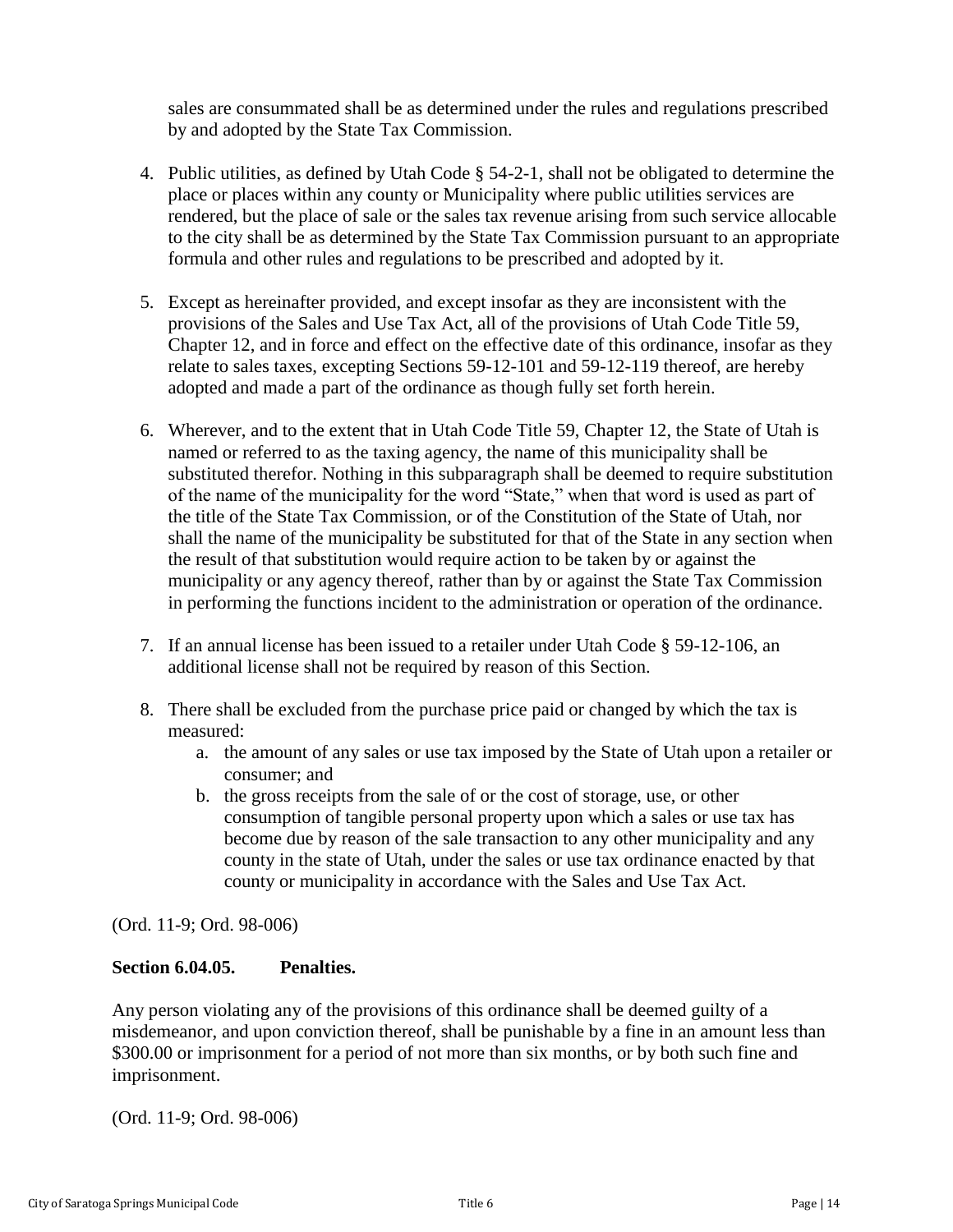### <span id="page-14-0"></span>**Section 6.04.06. Severability.**

- 1. If any section, subsection, sentence, clause, phrase, or portion of this ordinance including any exemption, is for any reason held to be invalid or unconstitutional by the decision of any court of competent jurisdiction, such decision shall not affect the validity of the remaining portions of this ordinance.
- 2. It is the intention of the City Council that each separate provision of this ordinance shall be deemed independent of all other provisions herein.

(Ord. 11-9; Ord. 98-006)